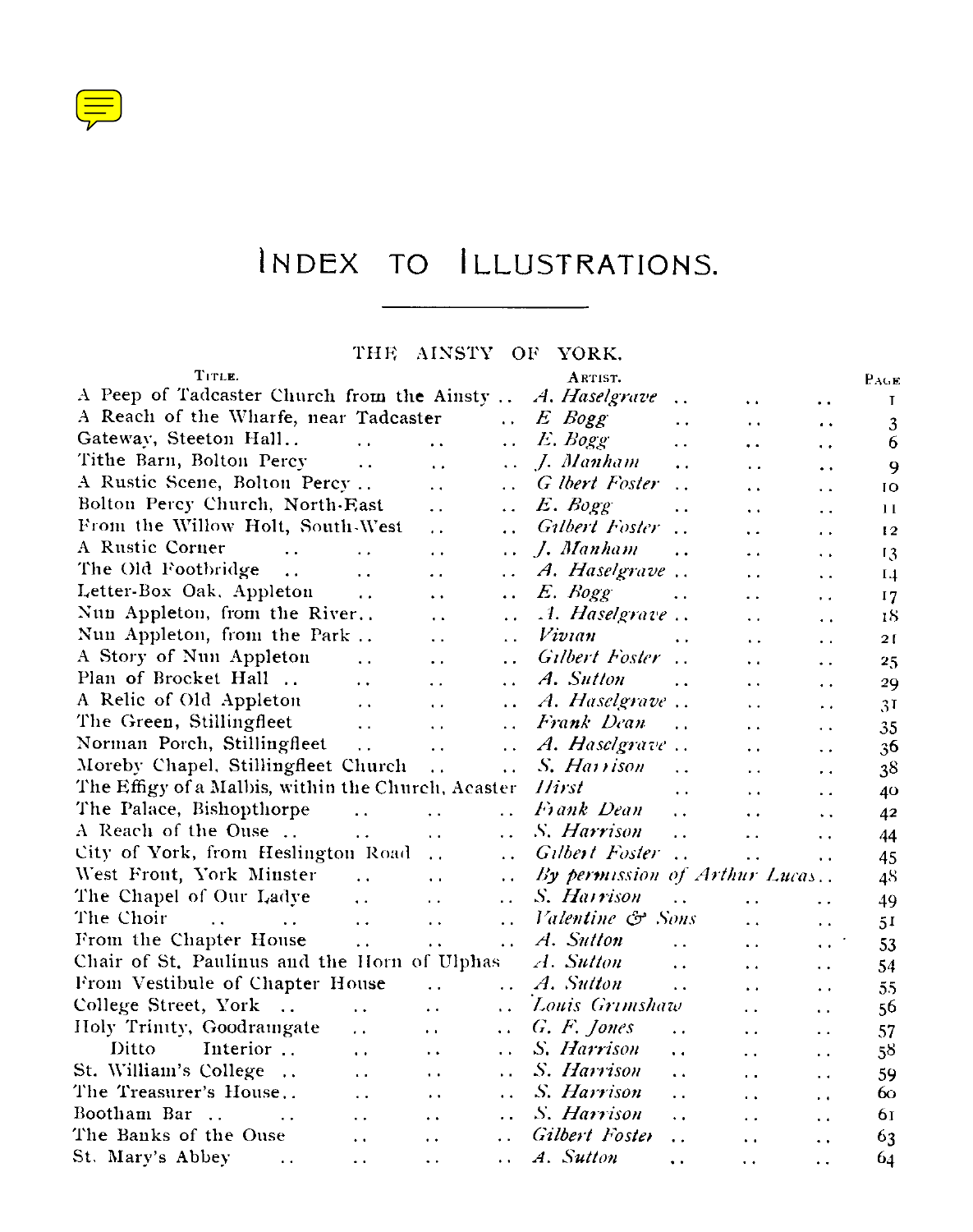

| vi.                                                                                                                    |                                                                                       |                             |                                                                                                    |                        |                                              |                                              |            |
|------------------------------------------------------------------------------------------------------------------------|---------------------------------------------------------------------------------------|-----------------------------|----------------------------------------------------------------------------------------------------|------------------------|----------------------------------------------|----------------------------------------------|------------|
| TITLE.                                                                                                                 |                                                                                       |                             | ARTIST.                                                                                            |                        |                                              |                                              | PAGE       |
| St. Mary's                                                                                                             | $\sim$ $\sim$                                                                         | $\ddot{\phantom{a}}$        | E. Bogg                                                                                            | $\ddot{\phantom{a}}$   | $\ddot{\phantom{a}}$                         | $\ddot{\phantom{0}}$                         | 65         |
|                                                                                                                        | $\ddot{\phantom{0}}$                                                                  | $\sim$                      | A. Sutton                                                                                          | . .                    | $\ddot{\phantom{a}}$                         | $\ddot{\phantom{0}}$                         | 66         |
| A Peep of the City from the Ouse                                                                                       | $\ddot{\phantom{a}}$                                                                  | $\ddot{\phantom{a}}$        | A. Sutton                                                                                          | $\ddotsc$              | $\ddot{\phantom{0}}$                         |                                              | 68         |
| A Representation of the Trinity in St. John's                                                                          |                                                                                       |                             | S. Harrison                                                                                        | $\ddot{\phantom{0}}$   | . .                                          | $\ddot{\phantom{a}}$<br>$\ddot{\phantom{a}}$ | 70         |
| Micklegate<br>$\mathcal{L}(\mathbf{z},\mathbf{z})$ . The contribution of the $\mathcal{L}(\mathbf{z},\mathbf{z})$      | $\sim$ .                                                                              | $\mathcal{L}(\mathbf{x})$   | <b>Gilbert Foster</b>                                                                              | $\ddot{\phantom{0}}$   | $\ddot{\phantom{0}}$                         | . .                                          | 71         |
| $\sim 100$ km s $^{-1}$ m $^{-1}$ and $^{-1}$<br>Stonegate<br>$\sim 100$ km s $^{-1}$                                  | $\ddot{\phantom{a}}$                                                                  | $\mathbf{r}$                | Gilbert Foster                                                                                     |                        | $\ddot{\phantom{0}}$                         | $\ddot{\phantom{0}}$                         | 73         |
| "Plumbers' Arms," Skeldergate                                                                                          | $\sim$ $\sim$                                                                         | $\ddotsc$                   | A. Sutton                                                                                          | $\ddot{\phantom{0}}$   | $\ddotsc$                                    | $\ddot{\phantom{0}}$                         | 74         |
| Micklegate Bar<br>$\sim 100$ km s $^{-1}$<br>$\sim 100$ km s $^{-1}$                                                   | $\ddot{\phantom{a}}$                                                                  | $\ddot{\phantom{0}}$        | $\frac{1}{2}$                                                                                      | $\ddot{\phantom{a}}$   | $\ddot{\phantom{0}}$                         | $\cdot$ .                                    | 78         |
| The Railway Station<br>$\sim 100$ km s $^{-1}$                                                                         | $\ddot{\phantom{0}}$                                                                  | $\ddot{\phantom{a}}$        | Gilbert Foster                                                                                     | $\sim$ .               | $\ddot{\phantom{0}}$                         | $\ddot{\phantom{0}}$                         | 80         |
| Norman Porch, St. Lawrence                                                                                             | $\sim$ $\sim$                                                                         | $\ddot{\phantom{0}}$        | Percy Robinson                                                                                     |                        | $\ddotsc$                                    | $\ddot{\phantom{0}}$                         | 82         |
|                                                                                                                        | $\ddot{\phantom{a}}$                                                                  | $\ddot{\phantom{0}}$        | G. F. Jones.                                                                                       | $\ddot{\phantom{a}}$   | $\ddot{\phantom{0}}$                         | $\ddot{\phantom{0}}$                         | 84         |
| Norman Porch of St. Dennis                                                                                             | $\sim$ $\sim$                                                                         | $\ddot{\phantom{a}}$        | G. F. Jones                                                                                        | $\ddot{\phantom{0}}$   | $\ddot{\phantom{0}}$                         | $\ddotsc$                                    | 85         |
| The "Black Swan," Peasholm                                                                                             | $\sim 10^{-1}$                                                                        | $\ddot{\phantom{a}}$        | A. Sutton                                                                                          | $\ddot{\phantom{0}}$   |                                              |                                              | 86         |
| College Street                                                                                                         | $\sim$ .                                                                              | $\ddot{\phantom{1}}$        | S. Harrison                                                                                        | $\ddot{\phantom{a}}$   | $\ddot{\phantom{1}}$<br>$\ddot{\phantom{0}}$ | $\ddot{\phantom{0}}$<br>$\ddot{\phantom{a}}$ | 87         |
| $\mathcal{L}^{\text{max}}$ and $\mathcal{L}^{\text{max}}$ . The $\mathcal{L}^{\text{max}}$<br>York, from Heworth Green |                                                                                       |                             | S. Harrison                                                                                        |                        |                                              |                                              | 88         |
|                                                                                                                        | $\sim$ $\sim$                                                                         | $\ddot{\phantom{0}}$        | S. Harrison                                                                                        | $\ddot{\phantom{a}}$   | $\ddot{\phantom{a}}$                         | $\ddot{\phantom{a}}$                         | 89         |
| Cathedral and Deanery Grounds, from City Walls                                                                         |                                                                                       | $\ddot{\phantom{a}}$        | Gilbert Foster                                                                                     | $\ddot{\phantom{0}}$   | $\ddotsc$                                    | $\ddot{\phantom{0}}$                         |            |
| The Hall of the Merchant Adventurers                                                                                   |                                                                                       |                             | A. Sutton                                                                                          | $\ddot{\phantom{1}}$   | . .                                          | $\ddot{\phantom{a}}$                         | 90         |
| do.<br>do,                                                                                                             |                                                                                       | $\ddotsc$<br>$\sim$ $\sim$  | S. Harrison                                                                                        | $\ddotsc$              | $\ddotsc$                                    | $\ddot{\phantom{1}}$                         | 92         |
| Chapel<br><b>Service Control</b>                                                                                       | $\ddot{\phantom{a}}$                                                                  |                             | Gilbert Foster                                                                                     | $\ddotsc$              | $\ddot{\phantom{0}}$                         | $\ddot{\phantom{0}}$                         | 93         |
| Jubbergate<br><b>Contractor</b>                                                                                        | $\sim$                                                                                | $\sim$ $\sim$               | G. F. Jones                                                                                        | $\sim 10^{-11}$        | $\ddot{\phantom{0}}$                         | $\ddot{\phantom{1}}$                         | 94<br>96   |
| The Shambles<br>$\sim 10^{-10}$                                                                                        | $\mathcal{L}^{\text{max}}$ and $\mathcal{L}^{\text{max}}$<br>$\sim 100$               | $\sim$ $\sim$               | G. F. Jones                                                                                        | i.                     | $\ddot{\phantom{0}}$                         | $\ddot{\phantom{0}}$                         |            |
| A Quaint Corner<br>$\sim 100$ km s $^{-1}$                                                                             | $\sim 100$<br>$\sim 10$                                                               | $\sim$ $\sim$               | S. Harrison                                                                                        | $\ddot{\phantom{1}}$   | $\ddot{\phantom{a}}$                         | $\ddot{\phantom{a}}$                         | 98         |
| All Saints' Pavement                                                                                                   | $\mathbb{R}^4$<br>$\Box$<br>$\mathcal{L}_{\text{max}}$ and $\mathcal{L}_{\text{max}}$ | $\ddotsc$                   | S. Harrison                                                                                        | $\ddotsc$              | $\ddot{\phantom{1}}$ .                       | $\ddot{\phantom{a}}$                         | 100        |
| A Length of the Ouse                                                                                                   |                                                                                       | $\ddotsc$                   | Frank Dean                                                                                         | . .                    | $\ddot{\phantom{0}}$                         | $\ddot{\phantom{1}}$                         | 101        |
| A View of York from the Ainsty Ridge                                                                                   |                                                                                       | $\ddot{\phantom{0}}$        | A. Sutton                                                                                          | L.                     | . .                                          | $\ddotsc$                                    | 104        |
| Antique Window, Askham Bryan                                                                                           |                                                                                       | $\ddot{\phantom{a}}$        |                                                                                                    | $\sim$                 | $\ddot{\phantom{0}}$                         | $\ddot{\phantom{1}}$                         | 105        |
| The Porch, Askham Bryan Church                                                                                         |                                                                                       | $\sim 10^{-11}$             | A. Sutton                                                                                          | $\ddot{\phantom{0}}$   | $\ddot{\phantom{0}}$                         | $\ddot{\phantom{0}}$                         | 106        |
| Fragment of Jacobean Hall, Bilbrough                                                                                   |                                                                                       | $\mathcal{L}(\mathcal{L})$  | A. Sutton                                                                                          | $\ddot{\phantom{a}}$   | $\ddot{\phantom{1}}$                         | $\ddot{\phantom{1}}$                         | 107        |
| The Norton Chapel and Burial-place of the                                                                              |                                                                                       |                             | A. Sutton                                                                                          |                        |                                              |                                              | 108        |
| Fairfax Tomb                                                                                                           | $\sim 100$                                                                            | $\sim$ $\sim$               | A. Haselgrave                                                                                      | $\ddot{\phantom{a}}$   | $\ddot{\phantom{0}}$                         | $\ddot{\phantom{a}}$                         |            |
| $\sim 100$ $\mu$                                                                                                       | $\sim$ $\sim$<br>$\sim$ $\sim$                                                        | $\ddot{\phantom{a}}$ .      |                                                                                                    |                        | $\ddot{\phantom{1}}$                         | $\ddot{\phantom{1}}$                         | 110        |
| Fairfax Chair and Relics                                                                                               | $\sim$ $\sim$<br>$\sim$ $\sim$                                                        | $\sim$ $\sim$               | Gilbert Foster                                                                                     |                        | $\ddot{\phantom{a}}$                         | $\ddot{\phantom{a}}$                         | 112        |
| A Village Scene, Helaugh                                                                                               | $\ddotsc$                                                                             | $\ddot{\phantom{0}}$        | E. Bogg                                                                                            | $\ddot{\phantom{a}}$   | $\ddot{\phantom{1}}$                         | $\ddotsc$                                    | 115        |
| Crosses, Hartlepool and Helaugh                                                                                        | $\sim 10^{-11}$                                                                       | $\ddotsc$                   | A. Sutton                                                                                          | $\ddot{\phantom{0}}$   | $\ddot{\phantom{a}}$                         | $\ddot{\phantom{1}}$ .                       | 116        |
| A Peep of Helaugh Church                                                                                               | $\sim 10^{-10}$<br>$\sim 100$                                                         | $\sim 10^{-11}$             | P. Robinson                                                                                        | $\ddot{\phantom{a}}$   | $\ddot{\phantom{a}}$                         | $\ddot{\phantom{0}}$                         | 117        |
| Norman Doorway, Helaugh Church                                                                                         |                                                                                       | $\sim$ $\sim$               | E. Bogg                                                                                            | $\ddotsc$              | $\ddotsc$                                    | $\ddot{\phantom{a}}$                         | 118        |
| Lord Wharton's Tomb, Helaugh Church                                                                                    |                                                                                       | $\mathcal{L}(\mathcal{L})$  | A. Sutton                                                                                          | $\sim$ $\sim$          | $\ddotsc$                                    | $\ddot{\phantom{1}}$ .                       | <b>120</b> |
| Lord Wharton's Tomb, Kirkby Stephen Church E. Bogg                                                                     |                                                                                       |                             |                                                                                                    | $\ddot{\phantom{0}}$   | $\ddot{\phantom{0}}$                         | $\ddot{\phantom{0}}$                         | I22        |
| Remains of Helaugh Priory                                                                                              | $\sim 10^{-11}$                                                                       | $\mathbf{r}$                | E. Bogg                                                                                            | $\ddot{\phantom{0}}$   | $\ddot{\phantom{0}}$                         | $\ddot{\phantom{1}}$ .                       | 126        |
| and a state                                                                                                            |                                                                                       | WHARFEDALE.                 |                                                                                                    |                        |                                              |                                              |            |
| A Bend of the River                                                                                                    |                                                                                       |                             | Gilbert Foster                                                                                     |                        |                                              |                                              |            |
|                                                                                                                        | $\ddot{\phantom{a}}$                                                                  | $\ddot{\phantom{a}}$        |                                                                                                    |                        | $\sim$ $\sim$                                | $\ddot{\phantom{a}}$                         | 130        |
| The Ouse at Cawood                                                                                                     | $\sim 10^{-1}$<br>$\sim 10$                                                           | $\mathbf{r}$ , $\mathbf{r}$ | E. Bogg<br>$\mathcal{L}^{\text{max}}_{\text{max}}$ , where $\mathcal{L}^{\text{max}}_{\text{max}}$ |                        | $\ddot{\phantom{1}}$ .                       | $\sim$                                       | 132        |
| The Ferry at Ryther                                                                                                    | $\sim 10^{-1}$<br>$\sim$ $\sim$                                                       | $\sim 10^{-11}$             | $E.$ Bogg<br>$G. T. Lowe$                                                                          | $\ddot{\phantom{a}}$ . | $\ddot{\phantom{0}}$                         | $\ddot{\phantom{1}}$ .                       | 133        |
| Map of Roman Roads<br>Todooston Church                                                                                 | $\ddot{\phantom{1}}$<br>$\ddot{\phantom{0}}$                                          | $\ddot{\phantom{a}}$ .      | Albert Hacelows                                                                                    |                        | $\ddot{\phantom{1}}$                         | $\ddotsc$                                    | 135<br>7.6 |

## WHARFEDALE.

| A Bend of the River             | the activity of the control of |                   | Gilbert Foster   130                                      |                                                           |                                  |  |
|---------------------------------|--------------------------------|-------------------|-----------------------------------------------------------|-----------------------------------------------------------|----------------------------------|--|
| The Ouse at Cawood              | <b>Sales Contract Contract</b> |                   | $\therefore$ <i>E. Bogg</i> $\therefore$ $\therefore$ 132 |                                                           |                                  |  |
| The Ferry at Ryther             | and the state of the state of  |                   | $\therefore$ <i>E. Bogg</i> 133                           |                                                           |                                  |  |
|                                 |                                |                   | G. T. Lowe    135                                         |                                                           |                                  |  |
|                                 |                                |                   | Albert Haselgrave                                         | $\mathcal{L}^{\text{max}}$ and $\mathcal{L}^{\text{max}}$ | $\ldots$ 136                     |  |
| Map of Elmet and Ainsty Country |                                | $\sim$ 4.4 $\sim$ | $\ldots$ G. T. Lowe $\ldots$                              |                                                           | $\ldots$ $\ldots$ $\ldots$ $138$ |  |
|                                 |                                |                   | $\therefore$ S. Wagstaffe $\therefore$ $\therefore$ 140   |                                                           |                                  |  |
|                                 |                                |                   |                                                           |                                                           |                                  |  |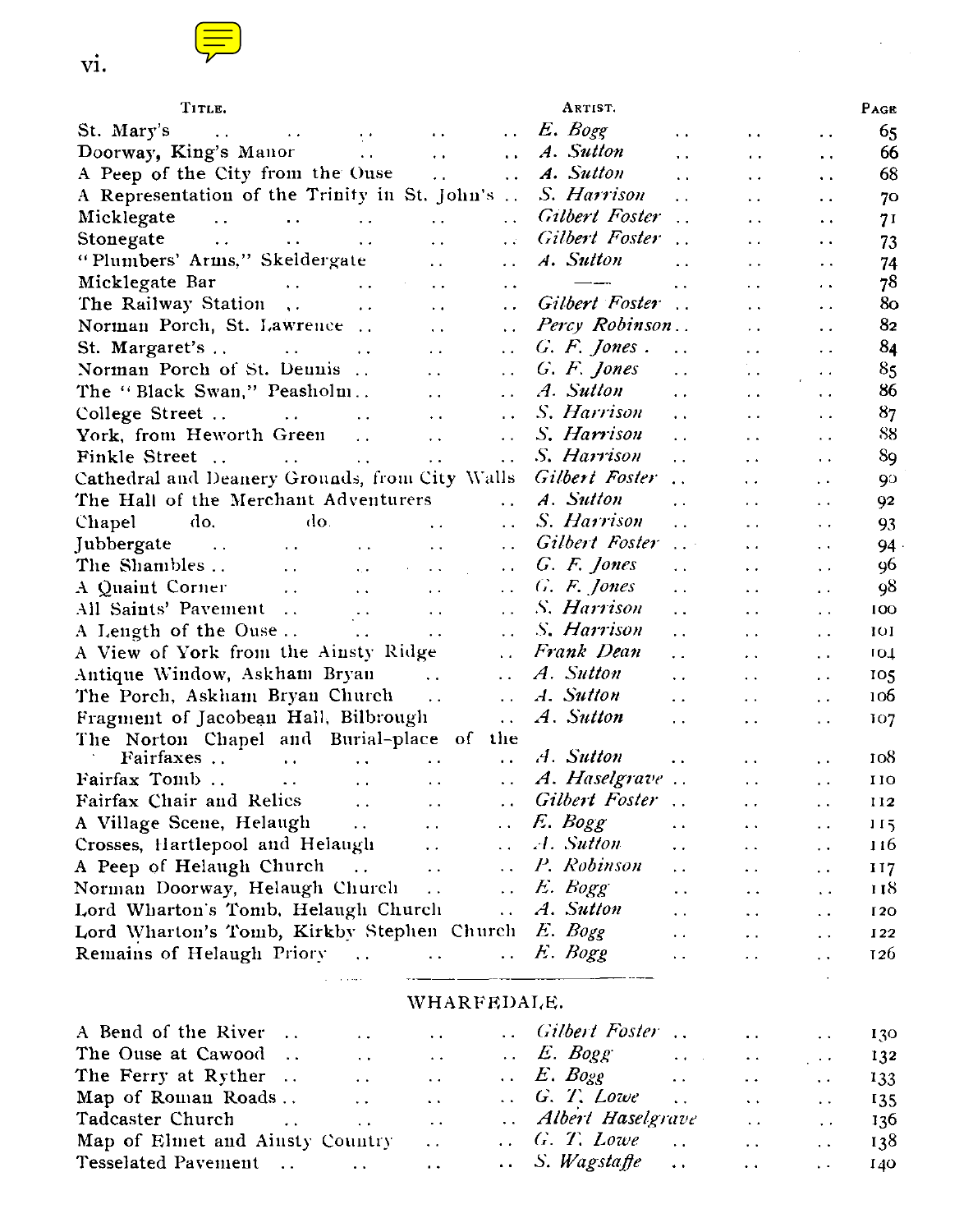| <b>Contract Contract Contract Contract Contract Contract Contract Contract Contract Contract Contract Contract Co</b><br>and the state of the state of the state of the state of the state of the state of the state of the state of th                                  |    |
|--------------------------------------------------------------------------------------------------------------------------------------------------------------------------------------------------------------------------------------------------------------------------|----|
| <b>Contract Contract Contract Contract Contract Contract Contract Contract Contract Contract Contract Contract Co</b><br><b>Service Service</b><br><b>Contract Contract Contract Contract Contract Contract Contract Contract Contract Contract Contract Contract Co</b> |    |
|                                                                                                                                                                                                                                                                          | ۰. |

| TITLE.                                                                          |                      |                      | ARTIST.                                                          |                      |                      | PAGE |
|---------------------------------------------------------------------------------|----------------------|----------------------|------------------------------------------------------------------|----------------------|----------------------|------|
| Roman Milestone<br>$\ddot{\phantom{a}}$<br>$\ddot{\phantom{0}}$                 | $\ddot{\phantom{0}}$ | $\ddot{\phantom{0}}$ | S. Wagstaffe<br>$\ddot{\phantom{0}}$                             | $\ddot{\phantom{0}}$ | $\ddot{\phantom{0}}$ | 142  |
| Alnwick Castle<br>$\ddot{\phantom{1}}$<br>$\ddot{\phantom{0}}$                  | $\ddot{\phantom{0}}$ | $\ddot{\phantom{0}}$ | Frank Dean<br>$\ddotsc$                                          | . .                  | $\ddot{\phantom{0}}$ | 146  |
| Pennon of Sir Henry Percy<br>$\ddot{\phantom{0}}$                               | $\ddot{\phantom{0}}$ | $\ddot{\phantom{0}}$ | S. Wagstaffe<br>$\ddot{\phantom{0}}$                             | $\ddot{\phantom{0}}$ | $\ddot{\phantom{a}}$ | I 47 |
| Alnwick Castle from Lion's Bridge                                               | . .                  |                      | By permission of<br>Dowdswell and Dowdswell                      |                      | . .                  | 150  |
| Spofforth Castle<br>$\ddot{\phantom{0}}$<br>$\ddot{\phantom{0}}$                | $\ddot{\phantom{0}}$ | $\ddot{\phantom{0}}$ | Alfred Sutton<br>$\ddot{\phantom{0}}$                            | $\ddot{\phantom{0}}$ | . .                  | 152  |
| Tadcaster Church and Castle Hill-                                               | $\ddot{\phantom{a}}$ | $\ddot{\phantom{a}}$ | Gilbert Foster<br>$\ddot{\phantom{a}}$                           | . .                  | $\ddot{\phantom{0}}$ | 155  |
| The River below the Bridge<br>. .                                               | $\ddot{\phantom{a}}$ | $\ddot{\phantom{0}}$ | Frank Dean<br>$\ddot{\phantom{a}}$                               | $\ddot{\phantom{a}}$ | $\ddot{\phantom{0}}$ | 157  |
| Mediæval Relic<br>$\ddot{\phantom{a}}$<br>$\ddot{\phantom{0}}$                  | $\ddot{\phantom{0}}$ | $\ddot{\phantom{0}}$ | Frank Dean<br>$\ddot{\phantom{a}}$                               | . .                  | $\ddot{\phantom{1}}$ | 161  |
| Plan of Tadcaster<br>$\ddot{\phantom{0}}$<br>$\ddot{\phantom{0}}$               | $\ddot{\phantom{0}}$ | $\ddot{\phantom{a}}$ | G. T. Lowe<br>$\ddot{\phantom{a}}$                               | . .                  | ٠.                   | 162  |
| Tadcaster Bridge<br>$\ddotsc$<br>$\ddot{\phantom{0}}$                           | $\ddot{\phantom{0}}$ | $\ddot{\phantom{0}}$ | Louis Grimshaw                                                   | . .                  | . .                  | 166  |
| River View, Tadcaster<br>$\ddot{\phantom{0}}$                                   | $\ddot{\phantom{0}}$ | . .                  | E. Bogg                                                          | . .                  | . .                  | 168  |
| Roman Ware found at Tadcaster                                                   | . .                  |                      | By permission of \<br>Dr. H. A. All but                          |                      | . .                  | 172  |
| Battle Axe found near Towton                                                    | $\ddot{\phantom{a}}$ | . .                  | (By permission of His Grace)<br><i>(Duke of Northumberland )</i> |                      | ٠.                   | 175  |
| Kirkgate, Tadcaster<br>$\ddotsc$<br>$\ddot{\phantom{0}}$                        | . .                  | . .                  | A. Sutton<br>. .                                                 | . .                  | . .                  | 184  |
| A Bit of Old Tadeaster<br>$\ddot{\phantom{0}}$                                  | $\ddot{\phantom{a}}$ | . .                  | A. Haselgrave                                                    | . .                  | $\ddot{\phantom{0}}$ | 186  |
| Tadcaster Church<br>$\ddot{\phantom{a}}$<br>$\ddot{\phantom{0}}$                | $\ddot{\phantom{a}}$ | $\ddot{\phantom{a}}$ | Louis Grimshaw                                                   | $\ddot{\phantom{0}}$ | ٠.                   | 188  |
| The Wharfe, Tadcaster<br>$\ddot{\phantom{a}}$                                   | $\ddot{\phantom{0}}$ | $\ddot{\phantom{0}}$ | E. Bogg<br>$\ddotsc$                                             | $\ddot{\phantom{0}}$ | . .                  | ron  |
| Grimston and Kirkby Wharfe                                                      | $\ddot{\phantom{a}}$ | . .                  | Gilbert Foster<br>$\ddot{\phantom{a}}$                           | $\ddot{\phantom{0}}$ | Ω,                   | 192  |
| Stutton Mill<br>$\dddot{\phantom{0}}$<br>$\ddot{\phantom{0}}$<br>$\ddots$       | $\ddot{\phantom{a}}$ | $\ddot{\phantom{a}}$ | E. Bogg<br>$\ddot{\phantom{0}}$                                  | $\ddot{\phantom{0}}$ | . .                  | 193  |
| Tadeaster from Stutton<br>$\ddot{\phantom{1}}$                                  | μ.                   | . .                  | Frank Dean<br>$\ddot{\phantom{0}}$                               | $\ddot{\phantom{0}}$ |                      | 195  |
| Roman Road, Nut Hill, near Aberford                                             |                      | . .                  | Owen Bowen<br>$\ddot{\phantom{0}}$                               | . .                  | .,                   | 197  |
| The Old Street<br>$\ddot{\phantom{a}}$<br>$\ddot{\phantom{0}}$                  | $\ddot{\phantom{0}}$ | . .                  | E. Bogg<br>. .                                                   | . .                  | . .                  | 199  |
| Bramham<br>$\ddot{\phantom{a}}$<br>$\ddot{\phantom{0}}$<br>$\ddot{\phantom{0}}$ | $\ddot{\phantom{a}}$ | $\ddot{\phantom{a}}$ | Owen Bowen<br>$\ddot{\phantom{a}}$                               | ٠.                   | Ϋ.                   | 204  |
| The Church of All Saints, Bramham                                               | $\ddot{\phantom{a}}$ | . .                  | A. Sution<br>$\ddot{\phantom{0}}$                                | . .                  | . .                  | 208  |
| Ancient Well, Clifford                                                          | $\ddot{\phantom{0}}$ | $\ddot{\phantom{a}}$ | $S, W, \ldots$<br>$\ddot{\phantom{1}}$                           | $\ddot{\phantom{0}}$ | . .                  | 211  |
| Jacobean Gateway, Oglethorpe                                                    | $\ddot{\phantom{0}}$ | . .                  | A. Sutton<br>$\ddot{\phantom{0}}$                                | . .                  | $\ddot{\phantom{1}}$ | 212  |
| St. Andrew's Church, Newton Kyme                                                | $\ddot{\phantom{0}}$ | . .                  | Albert Haselgrave                                                | . .                  | . .                  | 215  |
| Tithe Barn, Newton Kyme<br>$\ddotsc$                                            | $\ddot{\phantom{a}}$ | $\cdot$              | .4. Sutton<br>$\ddot{\phantom{a}}$                               | . .                  | $\ddot{\phantom{0}}$ | 216  |
| The Fairfax Chapel<br>$\sim 10^{-11}$<br>$\ddot{\phantom{a}}$                   | $\ddot{\phantom{a}}$ | . .                  | S. Harrison<br>$\ddot{\phantom{0}}$                              | . .                  | . .                  | 217  |
| Norman Porch, Wighill Church                                                    | . .                  | . .                  | Percy Robinson                                                   | . .                  | ٠.                   | 222  |
| The Church, Wighill<br>. .                                                      | $\ddot{\phantom{1}}$ | . .                  | Percy Robinson                                                   | $\ddot{\phantom{0}}$ | .,                   | 224  |
| Tomb of Robert Stapleton<br>$\ddot{\phantom{0}}$                                | $\ddotsc$            | . .                  | A. Sutton<br>$\ddot{\phantom{0}}$                                | $\ddot{\phantom{1}}$ | μ,                   | 226  |
| Crest on the Stapleton Tomb<br>$\ddot{\phantom{a}}$                             | $\ddot{\phantom{0}}$ | . .                  | A. Sutton<br>$\ddot{\phantom{0}}$                                | $\ddot{\phantom{0}}$ | . .                  | 226  |
| The Sexton's Story<br>$\ddot{\phantom{a}}$<br>$\ddot{\phantom{0}}$              | $\ddot{\phantom{0}}$ | . .                  | <b>Gilbert Foster</b><br>. .                                     | $\ddot{\phantom{0}}$ | $\ddot{\phantom{1}}$ | 228  |
| Site of Old Fish Ponds, Wighill                                                 | $\ddot{\phantom{0}}$ | . .                  | E. Bogg<br>. .                                                   | . .                  | $\ddot{\phantom{1}}$ | 230  |
| Stapleton Shields on the walls of the Manor                                     |                      | μ.                   | A. Sutton<br>$\ddot{\phantom{0}}$                                | $\ddot{\phantom{1}}$ | $\ddot{\phantom{0}}$ | 232  |
| The Chancel, Bilton Church<br>$\ddot{\phantom{a}}$                              | $\ddot{\phantom{0}}$ | . .                  | S. Harrison<br>$\ddot{\phantom{0}}$                              | . .                  | $\ddot{\phantom{1}}$ | 234  |
| Bickerton Bar<br>$\ddot{\phantom{0}}$                                           | . .                  | ٠.                   | S.W.<br>$\ddotsc$<br>$\ddot{\phantom{0}}$                        | . .                  | $\ddot{\phantom{1}}$ | 236  |
| Interior of Hostel, Tockwith<br>$\ddot{\phantom{a}}$                            | $\ddot{\phantom{0}}$ | . .                  | Percy Robinson                                                   | $\ddot{\phantom{0}}$ | $\ddot{\phantom{1}}$ | 237  |
| Sinningthwaite<br>$\ddot{\phantom{1}}$                                          | $\ddot{\phantom{0}}$ | $\ddot{\phantom{1}}$ | W. Jones<br>$\ddot{\phantom{0}}$                                 | $\ddot{\phantom{0}}$ | $\ddot{\phantom{0}}$ | 239  |
| Sinningthwaite from the North                                                   | $\ddot{\phantom{0}}$ | . .                  | E. Bogg<br>$\ddot{\phantom{1}}$                                  | $\ddot{\phantom{1}}$ | $\ddot{\phantom{1}}$ | 240  |
| Antique Cottage, Walton<br>$\ddot{\phantom{1}}$                                 | $\ddot{\phantom{0}}$ | . .                  | S. Wagstaffe<br>$\ddot{\phantom{0}}$                             | $\ddot{\phantom{0}}$ | $\ddot{\phantom{0}}$ | 243  |
| Cusped Recess, Walton Chapel                                                    | $\ddot{\phantom{a}}$ | . .                  | S. Harrison<br>$\ddot{\phantom{0}}$                              | $\ddot{\phantom{a}}$ | $\ddot{\phantom{0}}$ | 244  |
| Manor House and Church, Walton                                                  | $\ddot{\phantom{a}}$ | $\ddot{\phantom{1}}$ | Gilbert Foster<br>$\ddot{\phantom{1}}$                           | $\ddot{\phantom{a}}$ | $\ddot{\phantom{a}}$ | 245  |
| Ann Powell's Cottage<br>$\sim$ .                                                | $\ddot{\phantom{0}}$ | $\ddot{\phantom{0}}$ | A. Haselgrave<br>. .                                             | $\ddot{\phantom{0}}$ | $\ddot{\phantom{0}}$ | 246  |
| The Rag Well Grove and Chapel Wood by Rudgate                                   |                      |                      | $\overline{\phantom{a}}$<br>$\ddot{\phantom{0}}$                 | . .                  | $\ddot{\phantom{0}}$ | 247  |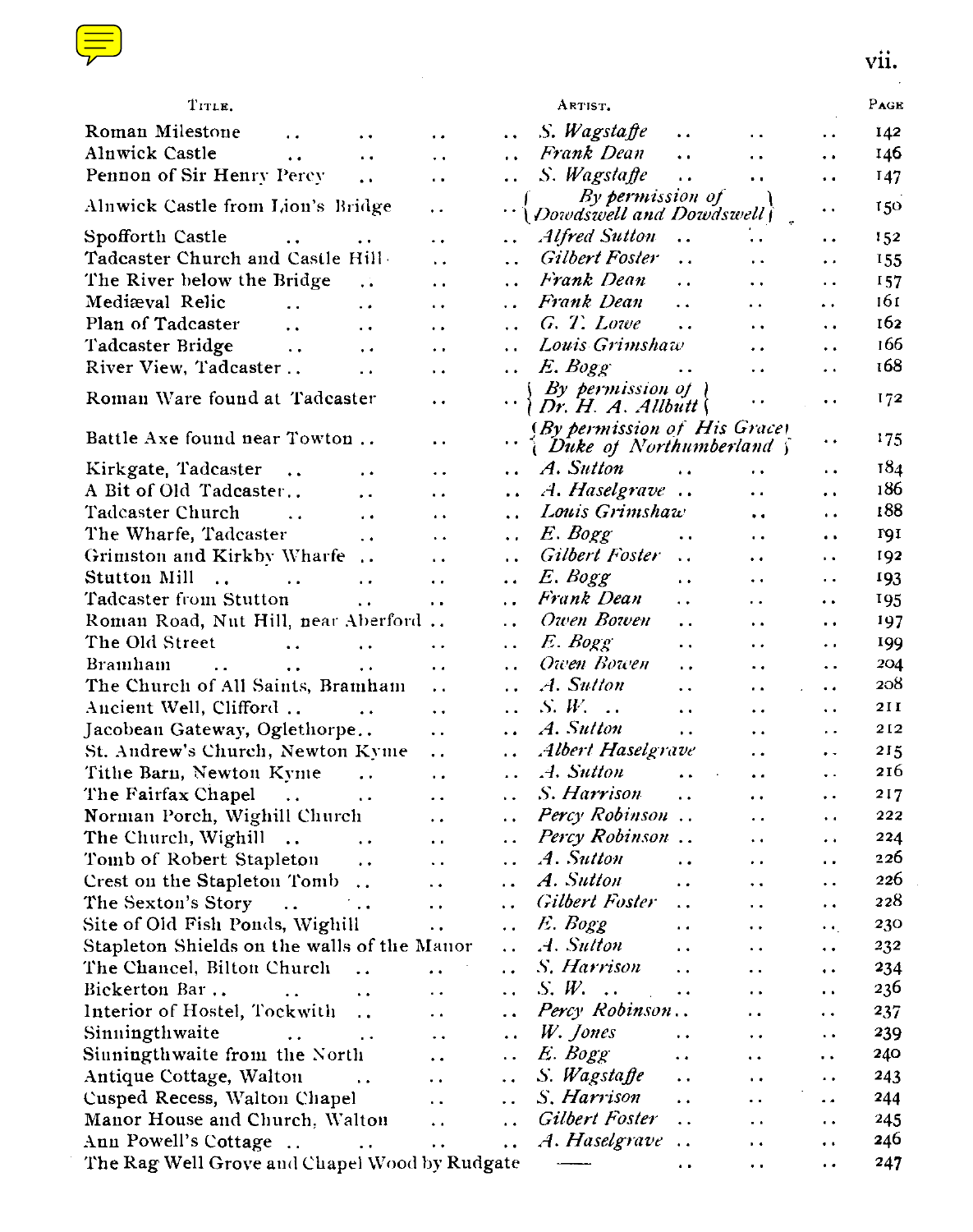



| TILE.                                                      |                                                |                      | ARTIST.               |                        |                      |                      | $P_{\rm AGE}$ |
|------------------------------------------------------------|------------------------------------------------|----------------------|-----------------------|------------------------|----------------------|----------------------|---------------|
| Fragments of Crosses discovered at Chapel Wood             |                                                |                      |                       | $\ddot{\phantom{1}}$   | . .                  | $\ddot{\phantom{1}}$ | 248           |
| The Chapel Wood Rag Well in 1900                           | $\ddot{\phantom{a}}$                           | $\ddot{\phantom{0}}$ |                       | $\ddot{\phantom{a}}$   | $\ddot{\phantom{0}}$ | $\ddot{\phantom{1}}$ | 249           |
| Spandrel Stone found at Moat House                         | $\ddot{\phantom{0}}$                           | $\ddot{\phantom{0}}$ | E Bogg                | . .                    | . .                  | . .                  | 250           |
| The Flight of the Waltonians                               | $\ddot{\phantom{0}}$                           | $\ddot{\phantom{0}}$ | C. W. Preston         | $\ddot{\phantom{a}}$   | $\ddot{\phantom{0}}$ | . .                  | 251           |
| The Bridge, Thorparch                                      | $\ddot{\phantom{0}}$<br>$\ddot{\phantom{0}}$   | $\ddot{\phantom{0}}$ | A. Sutton             | $\ddot{\phantom{a}}$   | $\ddot{\phantom{1}}$ | . .                  | 253           |
| Thorparch Church<br>$\ddot{\phantom{1}}$ .                 | $\ddot{\phantom{a}}$<br>$\ddot{\phantom{0}}$   | $\ddot{\phantom{a}}$ | A. Sutton             | . .                    | . .                  | $\ddot{\phantom{0}}$ | 254           |
| Old Cottages, Thorparch                                    | $\ddot{\phantom{0}}$<br>$\ddotsc$              | $\ddot{\phantom{1}}$ | A. Haselgrave         | $\ddotsc$              | $\ddot{\phantom{1}}$ | . .                  | 255           |
| Ancient Sculpture, Thorparch                               | . .                                            | $\ddot{\phantom{0}}$ | E. Bogg               | $\ddot{\phantom{a}}$   | . .                  | . .                  | 257           |
| The Mill, Thorparch                                        | $\ddot{\phantom{a}}$<br>. .                    | $\ddot{\phantom{0}}$ | Gilbert Foster        | $\ddot{\phantom{0}}$   | $\ddot{\phantom{1}}$ | $\ddot{\phantom{0}}$ | 258           |
| Stretch of the River at Thorparch                          | . .                                            | μ.                   | A. Haselgrave         | $\ddot{\phantom{a}}$   | $\ddot{\phantom{1}}$ | . .                  | 260           |
| Flint Mill<br>$\ddotsc$<br>$\ddot{\phantom{a}}$            | $\ddot{\phantom{0}}$                           | è,                   | Gilbert Foster        | $\ddot{\phantom{a}}$   | $\ddot{\phantom{0}}$ | $\ddot{\phantom{1}}$ | 261           |
| Wetherby from the Bridge                                   | $\ddot{\phantom{1}}$<br>$\ddot{\phantom{0}}$   | . .                  | Owen Bowen            | . .                    | $\ddot{\phantom{0}}$ | $\ddot{\phantom{0}}$ | 265           |
| High Street, Wetherby                                      | $\ddot{\phantom{0}}$<br>$\ddot{\phantom{a}}$   | $\ddot{\phantom{1}}$ | A. Sutton             | . .                    | $\ddot{\phantom{0}}$ | $\ddot{\phantom{0}}$ | 268           |
| Querns found at Wetherby                                   | $\ddot{\phantom{0}}$<br>$\ddot{\phantom{0}}$   | $\ddot{\phantom{0}}$ | A. Sutton             | $\ddot{\phantom{1}}$   | $\ddot{\phantom{0}}$ | $\ddot{\phantom{0}}$ | 272           |
| George Lane-Fox<br>$\ddot{\phantom{a}}$                    | $\ddot{\phantom{0}}$<br>$\ddot{\phantom{a}}$   | $\ddotsc$            |                       | ٠.                     | $\cdot$ .            |                      | 276           |
| Cowthorpe Church<br>$\ddot{\phantom{a}}$                   | $\ddot{\phantom{0}}$<br>$\ddot{\phantom{0}}$   | $\ddot{\phantom{0}}$ | S. Wagstatte          |                        |                      | $\ddot{\phantom{0}}$ | 279           |
| The Cowthorpe Oak<br>$\cdots$                              | $\ddot{\phantom{a}}$<br>μ.                     |                      | -----                 | $\ddot{\phantom{0}}$   | $\ddot{\phantom{a}}$ | $\ddot{\phantom{0}}$ | 281           |
| Remains of Ancient Brass and Font, Old Oak                 |                                                | $\ddot{\phantom{0}}$ |                       | $\cdot$ .              | $\ddot{\phantom{1}}$ | $\ddot{\phantom{a}}$ |               |
| Chest, Cowthorpe Church                                    | $\ddot{\phantom{1}}$                           | $\ddot{\phantom{0}}$ | Percy Robinson        |                        | $\ddot{\phantom{0}}$ | . .                  | 282           |
| In Ribstan Park, Winter                                    | $\ddot{\phantom{a}}$<br>$\ddot{\phantom{0}}$   | $\ddot{\phantom{0}}$ | E. Bogg               | $\ddot{\phantom{0}}$   |                      |                      | 284           |
| Spofforth Church<br>$\ddot{\phantom{a}}$                   | $\ddotsc$<br>. .                               | $\ddot{\phantom{0}}$ | W. Brook              |                        | $\ddot{\phantom{0}}$ | $\ddot{\phantom{0}}$ | 287           |
| Kirk Deighton from the North-west                          | $\ddot{\phantom{0}}$                           |                      | Frank Dean            | $\ddot{\phantom{1}}$   | $\ddot{\phantom{0}}$ | $\ddot{\phantom{1}}$ |               |
| The Church, Kirk Deighton<br>$\ldots$                      | $\ddot{\phantom{a}}$                           | $\ddot{\phantom{0}}$ | S. Wagstaffe          | $\ddot{\phantom{0}}$   | $\ddot{\phantom{0}}$ | $\ddot{\phantom{1}}$ | 291           |
| Ancient Tomb Cover, Kirk Deighton                          |                                                | $\ddot{\phantom{0}}$ | $-$                   | $\ddot{\phantom{1}}$   | $\ddot{\phantom{0}}$ | $\ddot{\phantom{0}}$ | 293           |
| Linton in Spring Time                                      | $\ddotsc$                                      | $\ddot{\phantom{0}}$ |                       | $\ddot{\phantom{1}}$   | $\ddot{\phantom{a}}$ | $\ddot{\phantom{0}}$ | 295           |
|                                                            | $\ddot{\phantom{a}}$                           | $\ddot{\phantom{a}}$ | G. Føster             | $\ddot{\phantom{1}}$   | $\ddot{\phantom{0}}$ | $\ddot{\phantom{1}}$ | 300           |
| A Bend of the Wharfe, Collingham                           | $\ddot{\phantom{0}}$                           | $\ddotsc$            | G. Foster             | $\ddot{\phantom{1}}$   | $\ddot{\phantom{a}}$ | $\ddot{\phantom{1}}$ | 302           |
| Crosses at Collingham                                      | $\ddot{\phantom{0}}$                           | $\ddotsc$            | A. Sutton             | $\ddot{\phantom{a}}$   | $\ddot{\phantom{0}}$ | $\ddot{\phantom{0}}$ | 304           |
| The Old Half-Moon, Collingham Bridge                       |                                                | $\ddot{\phantom{a}}$ | <b>Gilbert Foster</b> | . .                    | $\ddot{\phantom{0}}$ | $\ddot{\phantom{0}}$ | 308           |
| Fragments of Roman Work                                    |                                                | $\ddot{\phantom{0}}$ | Percy Robinson        |                        | $\ddot{\phantom{0}}$ | $\ddot{\phantom{1}}$ | 310           |
| The Lake, Compton (from the picture exhibited              |                                                |                      |                       |                        |                      |                      |               |
| in the Royal Academy, 1902)                                | μ,                                             | $\ddot{\phantom{a}}$ | Owen Bowen            | $\ddot{\phantom{0}}$   | $\ddot{\phantom{0}}$ | $\ddot{\phantom{0}}$ | 312           |
| Wike Beck<br>$\ddotsc$<br>$\ddot{\phantom{0}}$             | $\ddot{\phantom{0}}$<br>$\ddot{\phantom{a}}$   | $\ddot{\phantom{0}}$ | E, Bogg               | $\ddot{\phantom{a}}$   | $\ddot{\phantom{1}}$ | $\ddot{\phantom{0}}$ | 314           |
| A Peep of Wike Village                                     | $\ddot{\phantom{1}}$<br>$\ddot{\phantom{0}}$   | $\ddot{\phantom{0}}$ | Оичт Воичт            | $\ddot{\phantom{0}}$   | $\ddot{\phantom{0}}$ | $\ddot{\phantom{1}}$ | 316           |
| Roman Altar<br>$\ddot{\phantom{0}}$                        | $\ddot{\phantom{0}}$<br>$\ddot{\phantom{0}}$   | $\ddotsc$            | A. Sutton             | $\ddot{\phantom{a}}$   | $\ddot{\phantom{0}}$ | $\ddotsc$            | 317           |
| Thornei Chuich<br>$\ddot{\phantom{a}}$                     | $\ddot{\phantom{a}}$ .<br>$\ddotsc$            | $\ddot{\phantom{0}}$ | Percy Robinson        |                        | $\ddot{\phantom{0}}$ | $\ddot{\phantom{0}}$ | 320           |
| Doorway, Nunnery Farm, and                                 |                                                | -Ancient Stone       |                       |                        |                      |                      |               |
| Vessel<br>$\ddot{\phantom{a}}$<br>$\sim$ $\sim$            | $\ddotsc$<br>$\ddot{\phantom{1}}$              | $\ddot{\phantom{1}}$ | A. Sutton             | . .                    | $\ddot{\phantom{1}}$ | $\ddot{\phantom{0}}$ | 323           |
| Plan of Bardsey<br>$\ddot{\phantom{0}}$                    | $\ddot{\phantom{a}}$<br>$\ddot{\phantom{0}}$   | $\ddot{\phantom{1}}$ | .1. Sutton            | . .                    | $\ddot{\phantom{0}}$ | $\ddot{\phantom{1}}$ | 324           |
| The Bard's Inspiration                                     | $\ddot{\phantom{0}}$<br>$\ddot{\phantom{0}}$   | . .                  | Gilbert Foster        | . .                    | $\ddot{\phantom{0}}$ | $\ddot{\phantom{0}}$ | 325           |
| Bardsev<br>$\sim$ .<br>$\sim$ $\sim$                       | $\sim$<br>$\ddot{\phantom{0}}$                 | $\ddot{\phantom{0}}$ | Owen Bowen            | $\ddot{\phantom{1}}$ . | $\ddot{\phantom{1}}$ | $\ddotsc$            | 327           |
| Baidsey Mill<br>$\ddot{\phantom{1}}$ .                     | $\ddot{\phantom{1}}$ .<br>$\ddot{\phantom{0}}$ | $\ddot{\phantom{0}}$ | Оwen Воwen            | $\ddot{\phantom{0}}$   | . .                  | μ.                   | 331           |
| The Valley of the Wharfe, and Kearby, from                 |                                                |                      |                       |                        |                      |                      |               |
| Stockton<br>$\ddot{\phantom{a}}$                           | $\ddot{\phantom{a}}$<br>$\ddot{\phantom{a}}$   | $\ddot{\phantom{a}}$ | A. Sutton             | $\ddot{\phantom{0}}$   | . .                  | ٠.                   | 336           |
| Henry Crosslev<br>$\ddot{\phantom{a}}$                     | $\ddot{\phantom{0}}$<br>$\ddot{\phantom{0}}$   | $\ddot{\phantom{0}}$ | Ernest Forbes         | $\ddot{\phantom{0}}$   | ٠.                   | $\ddot{\phantom{1}}$ | 339           |
| The Valley of the Wharfe                                   | $\ddot{\phantom{1}}$ .<br>$\ddot{\phantom{0}}$ | $\ddot{\phantom{0}}$ | A. Sutton             | $\ddot{\phantom{0}}$   | $\ddot{\phantom{0}}$ | . .                  | 343           |
| The Wharfe Country, from Cliff Top, looking                |                                                |                      |                       |                        |                      |                      |               |
| West<br>$\ddot{\phantom{a}}$<br>$\ddot{\phantom{0}}$       | $\ddot{\phantom{0}}$<br>$\ddot{\phantom{1}}$   | $\ddot{\phantom{a}}$ | Owen Bowen            | $\ddot{\phantom{0}}$   | $\ddot{\phantom{1}}$ | $\ddot{\phantom{1}}$ | 345           |
| Netherby<br>$\ddot{\phantom{a}}$<br>$\ddot{\phantom{1}}$ . | $\ddot{\phantom{0}}$<br>$\ddot{\phantom{a}}$   | $\ddot{\phantom{a}}$ | .1. Sutton            | $\ddot{\phantom{0}}$   | $\ddot{\phantom{1}}$ | . .                  | 348           |
| Tomb Cover of the Hammertons, Kirkby Over-                 |                                                |                      |                       |                        |                      |                      |               |
| blow<br>$\ddot{\phantom{1}}$<br>$\ddot{\phantom{1}}$       | $\ddot{\phantom{1}}$ .<br>$\sim$               | $\ddot{\phantom{0}}$ | S. Wagstaffe          | . .                    | $\ddot{\phantom{0}}$ | $\ddot{\phantom{0}}$ | 352           |